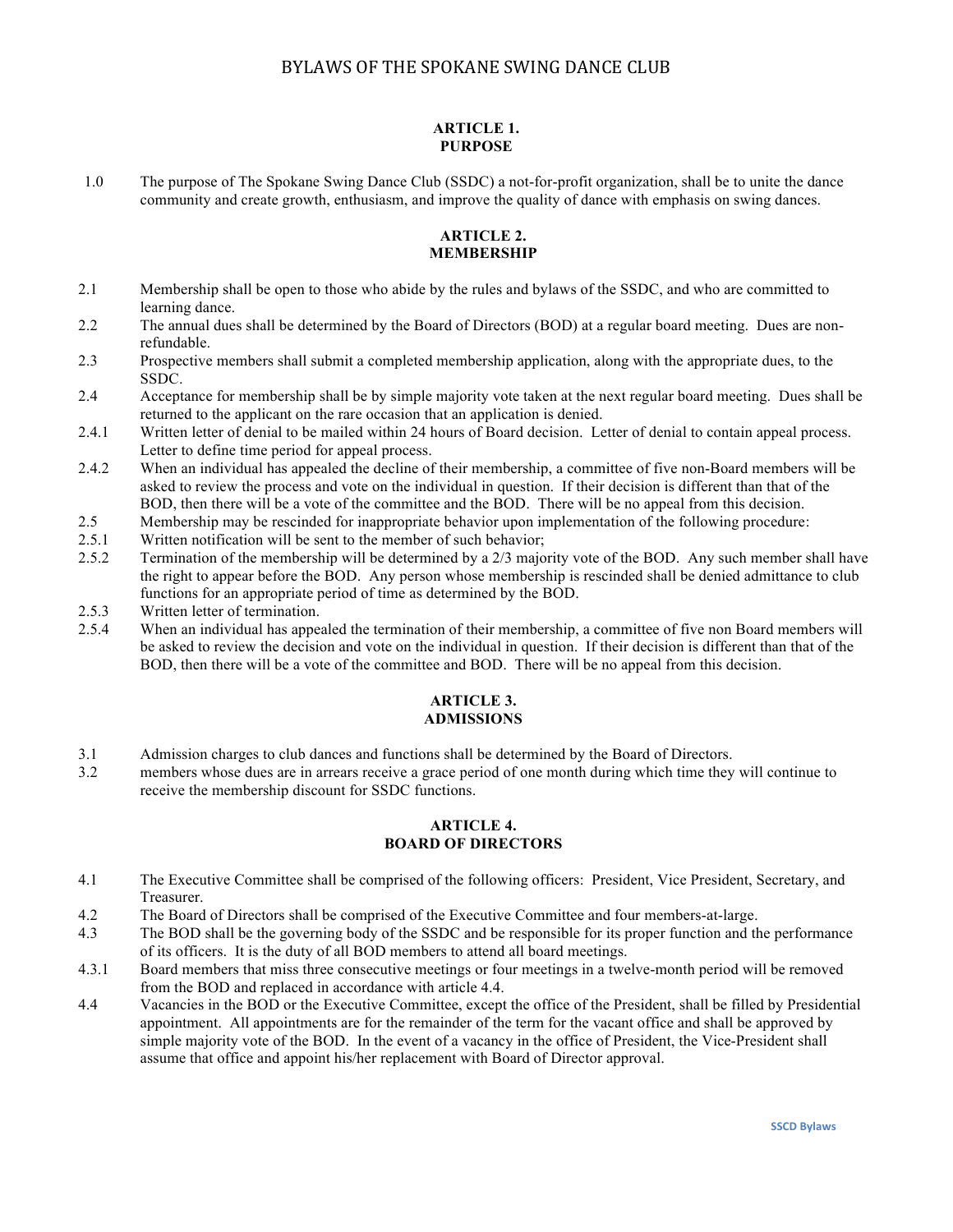- 4.5 Any officer or board member, after investigation by the BOD, found to be acting improperly or contrary to the best interest of the SSDC, or failing to perform his or her duties, shall be subject to corrective action as determined by majority vote of the BOD. Such action could include removal from office and revocation of membership.
- 4.6 Members of the Executive Committee shall serve one-year terms.
- 4.7 Members-at-large shall serve two-year terms. Two members-at-large shall be elected each year.
- 4.8 No one shall run for more than one office in any given year.
- 4.9 No more than one member of a business interest may hold an office in the same year or serve on the Board of Directors.
- 4.10 Admission charges to regular SSDC dances will be waived for board of director's members (workshops excluded).

### **ARTICLE 5. REPONSIBILITIES OF ELECTED OFFICERS**

- 5.1 Responsibilities of the President:
- 5.1.1 Preside over all Board of Directors and club meetings and other club functions unless delegated to others;
- 5.1.2 Direct all club activities in accordance with these bylaws;
- 5.1.3 Designate annually, subject to Board approval, a Dance Chairperson and a Membership Chairperson;
- 5.1.4 Appoint such committees as deemed necessary.
- 5.1.5 Appoint a Nominating Committee Chairperson subject to Board approval. The Nominating Committee Chairperson shall select two additional committee members.
- 5.1.6 Vote only to break a tie, or if needed to make up a quorum;
- 5.1.7 Make, or authorize others to do so, all business announcements at functions. In the President's absence an Executive Committee member shall assume this responsibility.
- 5.1.8 Appoint an audit committee.
- 5.2 Responsibilities of the Vice-President:
- 5.2.1 Perform the duties of the President in his/her absence;
- 5.2.2 Perform other duties as assigned by the President.
- 5.3 Responsibilities of the Secretary:
- 5.3.1 Record the minutes of all Board. Executive Committee, and general membership meetings and maintain a permanent file of all such minutes.
- 5.3.2 Notify BOD of meetings;
- 5.3.3 Perform other duties as are usual for that office;
- 5.4 Responsibilities of the Treasurer:
- 5.4.1 Account for all financial transactions of the SSDC, keep a complete set of books, and prepare and present a Treasurer's report to the BOD prior to each meeting or upon request of the President;
- 5.4.2 Present a financial statement to the BOD at the close of each fiscal year.
- 5.4.3 Receive and bank all funds of the SSDC, be responsible for the collection of all monies due, payment of all accounts payable on a timely manner and be one signatory of all checks. Two signatures shall be required on all SSDC checks. Other authorized signatures shall be designated by the BOD.
- 5.4.4 To have books audited annually by the audit committee.
- 5.4.5 Chair the Budget Committee and provide an annual budget to the BOD for approval.
- 5.5 Responsibilities of Members-at-large:
- 5.5.1 Assume responsibilities as assigned by the President.
- 5.6 Responsibilities for the Membership Chairperson:
- 5.6.1 Keep accurate records on all members and memberships received.
- 5.6.2 Maintain an accurate membership roster and mailing list.
- 5.7 Responsibilities of the Dance Chairperson:
- 5.7.1 Make arrangements for dance instruction at the regularly scheduled SSDC dances.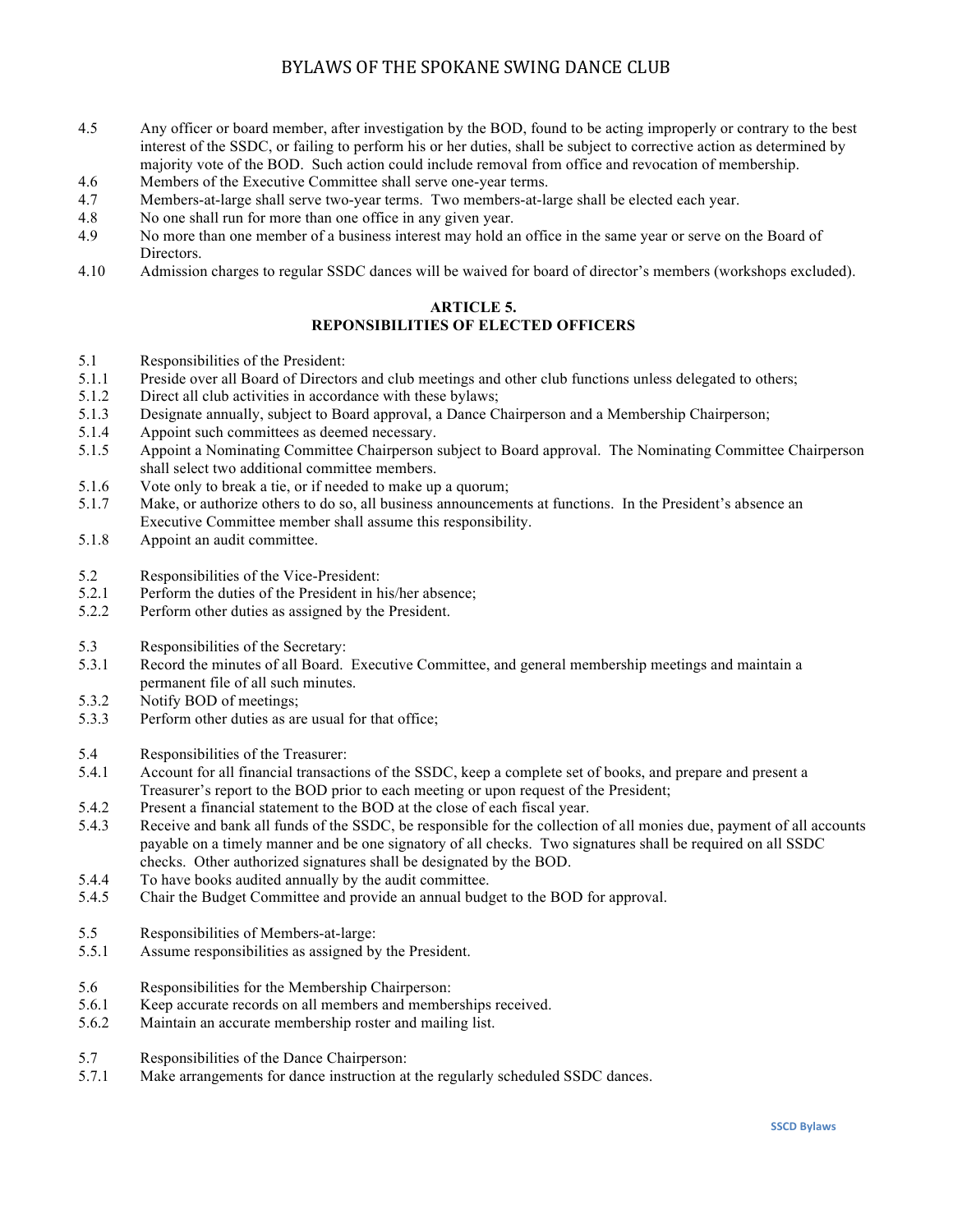- 5.7.2 Submit to the BOD for approval a list of proposed dates, instructors and budgets for dance workshops. The list shall be submitted in a timely manner, which will allow for contractual arrangements and advance publicity to be prepared.
- 5.8 Nominating Committee Chairperson:
- 5.8.1 Select individuals to assist in nominating individuals.
- 5.8.2 Select three individuals to count ballots/votes.

#### **ARTICILE 6. ELECTION OF OFFICERS & DIRECTORS**

- 6.1 The election of officers and directors shall take place at a November dance. The Nominating Committee shall prepare a list of candidates to be made available to members at the October dance or upon request. Each current member shall be entitled to one vote. Absentee ballots will be available from the Secretary prior to the election. Absentee ballots must be returned prior to collection of the ballots at the election dance. A majority of votes shall constitute election. Candidates receiving the most votes wins. Officers shall take office at the January board meeting.
- 6.2 The Nominating Committee Chairperson shall be responsible for collection and counting of the votes and the announcement of the results at the dance.
- 6.3 All officers must be a minimum of 18 years of age.
- 6.4 No teacher of dance or employee of a dance studio or member of their household shall be eligible to be on the Executive Committee. A teacher is defined as any individual that teaches 12 or more classes annually.

### **ARTICLE 7. MEETINGS**

- 7.1 Regular meetings of the Board of Directors shall be held monthly, at a time and location determined by the President and agreed to by the BOD.
- 7.2 Special meetings may be called by the President as deemed necessary at a time and location of the President's choosing. Notification of no less than three days by reasonable means.
- 7.3 A quorum of five Board members shall be required to conduct any official club business.
- 7.3.1 In the event there is ever less than five board members due to resignation and/or termination from the BOD, a 2/3 majority of the remaining members of the BOD shall constitute a quorum.
- 7.4 All Board members shall be notified of the location and time of all meetings by the Secretary.
- 7.5 All meetings shall be conducted in accordance with Robert's Rules of Order.
- 7.6 The annual meeting of the SSDC shall be held at a convenient time and location as determined by the BOD. The meeting shall be for the purpose of conducting any business the general membership may have to bring before the Board of Directors.
- 7.7 All BOD meetings shall be open to any member of the SSDC in good standing with exception of those issues deemed to be of confidential matters.
- 7.8 Meeting minutes shall be available for review by any SSDC member in good standing.

#### **ARTICLE 8. AMENDMENTS AND REVISIONS**

- 8.1 Any member may propose an amendment to the bylaws by presenting a petition signed by 20% of the members in good standing.
- 8.2 Any Board of Directors member may propose an amendment to the bylaws.
- 8.3 The BOD shall consider all proposed changes and respond to them within 90 days.
- 8.4 Any revision or amendment to the bylaws must be approved by a 2/3 majority vote of the BOD. Revisions or amendments will be voted on and approved by simple majority of voting members by the membership at the next annual meeting.